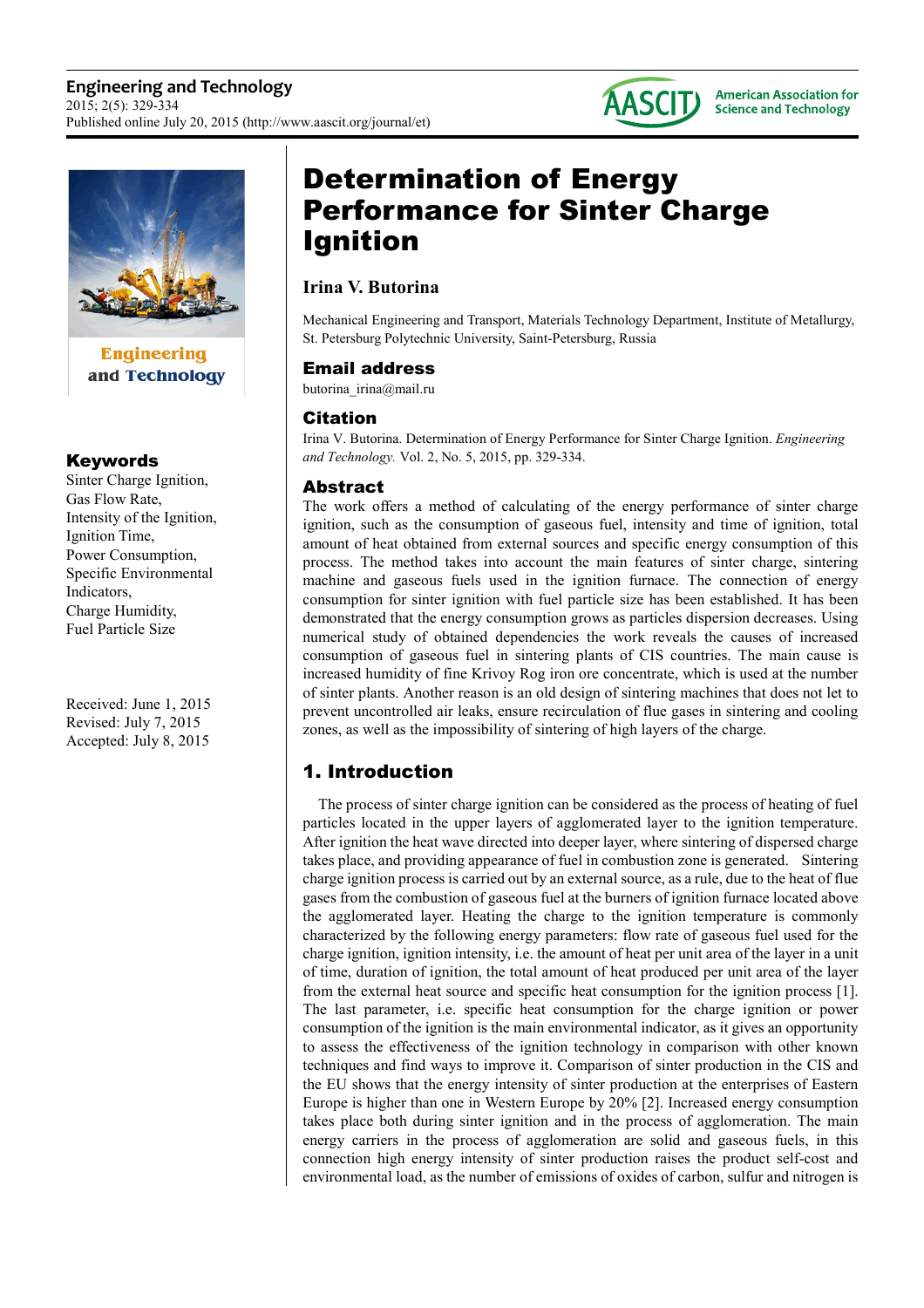proportional to the amount of fuel burned. At present, the energy performance of the charge ignition is determined empirically, that does not allow identifying the factors influencing the ignition process of the sintered layer and reducing energy consumption for its implementation.

The aim of this work is to develop methods of calculating consumption of gaseous fuel to ignite sinter charge and specific energy consumption of the process, as well as to determine the main parameters affecting this value.

# 2. Mathematical Dependencies for Energy Performance of Charge Ignition

Numerous studies have shown that the energy intensity of the charge ignition process depends on the charge humidity, temperature of preliminary heating and heating temperature of the air supplied to the ignition furnace. However, any estimates establishing the interconnection of power indicators of the ignition process and main characteristics of the charge ignition, sinter machine and characteristics of the fuel and oxidant supplied to the ignition furnace are missing in the special literature. An exception makes proposed by the author method of calculation of flow of gaseous fuel supplied to the ignition of charge based on drawing up of the heat balance for the upper burning layer of the fuel particles [3]. This method provides determination of the gas flow spent on ignition of charge through introduction of the concept of the burning bed and provision of dependence for calculation of the estimated height of the layer.

Considering that sinter machine refers to through-type furnaces because sintering belt moves continuously under the stationary ignition furnace, let us record the heat balance for the mass flow of the charge into the ignited layer defined by the equation

$$
m_i = F_i h \rho_c, kg/sec
$$
 (1)

where  $\rho_c$  is the bulk density of the charge, kg/m<sup>3</sup>; h is the height of the ignited layer, m.

 $F_i$  is the area of layer ignited per unit of time that is evaluated using formula:

$$
F_i = wS , m^2/sec
$$
 (2)

where w is the speed of sinter belt movement, m/sec; S is the width of the sinter belt, m.

The heat balance equation for this mass of charge will be the following:

$$
Q_{cb} = Q_{ih} + Q_p + Q_a, \text{J/sec} \tag{3}
$$

where  $Q<sub>ch</sub>$  is the credit balance, it accounts the amount of heat transferred from the flue gases to the ignited layer,  $J/sec$ ;  $Q<sub>ih</sub>$  is the heat required for heating the surface layer of the charge to the ignition temperature, J/sec;  $Q_p$  is the amount of heat spent on the implementation of the physical and chemical processes

in the ignited layer,  $J/sec$ ;  $Q_a$  is the amount of air sucked through the ignited layer to sustain the process of fuel combustion, J/sec.

The amount of heat transferred from the flue gases to the ignited layer of the sinter charge is determined with the following equation:

$$
Q_{fg} = BV_{fg}c_{fg}(t_{fg}^0 - t_{fg}^f), \quad J/sec
$$
 (4)

where B is the consumption of the gaseous fuel,  $m^3$ /sec; V<sub>fg</sub> is the volume of flue gases generated by combustion of one cubic meter of gaseous fuel,  $m^3/m^3$ ;  $c_{fg}$  is the flue gases thermal capacity,  $J/(m^3 \text{°C})$ ;  $t_{fg}^0$  and  $t_{fg}^f$  are the initial and final temperatures of flue gases at the inlet and outlet respectively, °C.

The initial temperature of flue gases entering the ignited layer of charge usually equals to  $t_{fg}^0$  = 1150 – 1300 °C and the temperature of flue gases leaving the ignition furnace equals to the temperature of ignition  $t_{fg}^f = t_i = 700 \degree C$  [4].

The amount of heat required for heating the air filtered through the layer is determined as follows:

$$
Q_{\rm B} = w_{\rm f} F_{\rm i} \tau c_{\rm a} (t_{\rm a}^{\rm f} - t_{\rm a}^{\rm 0}) \quad , \text{J/sec} \tag{5}
$$

where  $w_f$  is the rate of air filtration through the layer, m/sec;  $c_a$  is the air thermal capacity,  $J/(m^3 \text{°C})$ ;  $t_a^0$  and  $t_a^f$  are the air initial and final temperatures,  $\mathrm{C}$ ;  $\tau$  is the time during which the ignited layer stays in the furnace, sec.

The time  $\tau$  is defined by:

$$
\tau = \frac{1}{w} \quad \text{, sec} \tag{6}
$$

where l is the width of the ignition furnace, m.

The value of air filtration rate through the sinter layer depends on the value of dispersion under the sinter belt, the dispersive size of sinter charge particles and the height of the sintered layer. It could be determined using Ramzin formula [1]:

$$
w_f = (2r_p \Delta p/AH)^{1/n}, \, m/sec \tag{7}
$$

where  $\Delta p$  is the dispersion in vacuum chambers, Pa; H is the height of the sintered layer, m;  $r_p$  is the modal diameter of sinter charge particles, mm; А and n are the factors depending on the form and size of particles, determined by reference data [1]. In this case they can be accepted equal to А=1300 and  $n=0,5$ .

As the weight ratio of fuel in the sinter charge is not large and it is no greater than 5% from sinter charge weight, it is necessary to heat not only fuel particles but also the non-combustible sinter charge to the temperature of ignition. Considering that, the heat consumption for sinter charge heating up to the temperature of ignition will be as follows:

$$
Q_{il} = m_{il}c_c(t_i - t_c^0), \quad J/sec
$$
 (8)

where  $m_{il}$  is the weight of ignited sinter charge layer per a unit of time,  $kg/sec$ ;  $c_c$  is the sinter charge thermal capacity,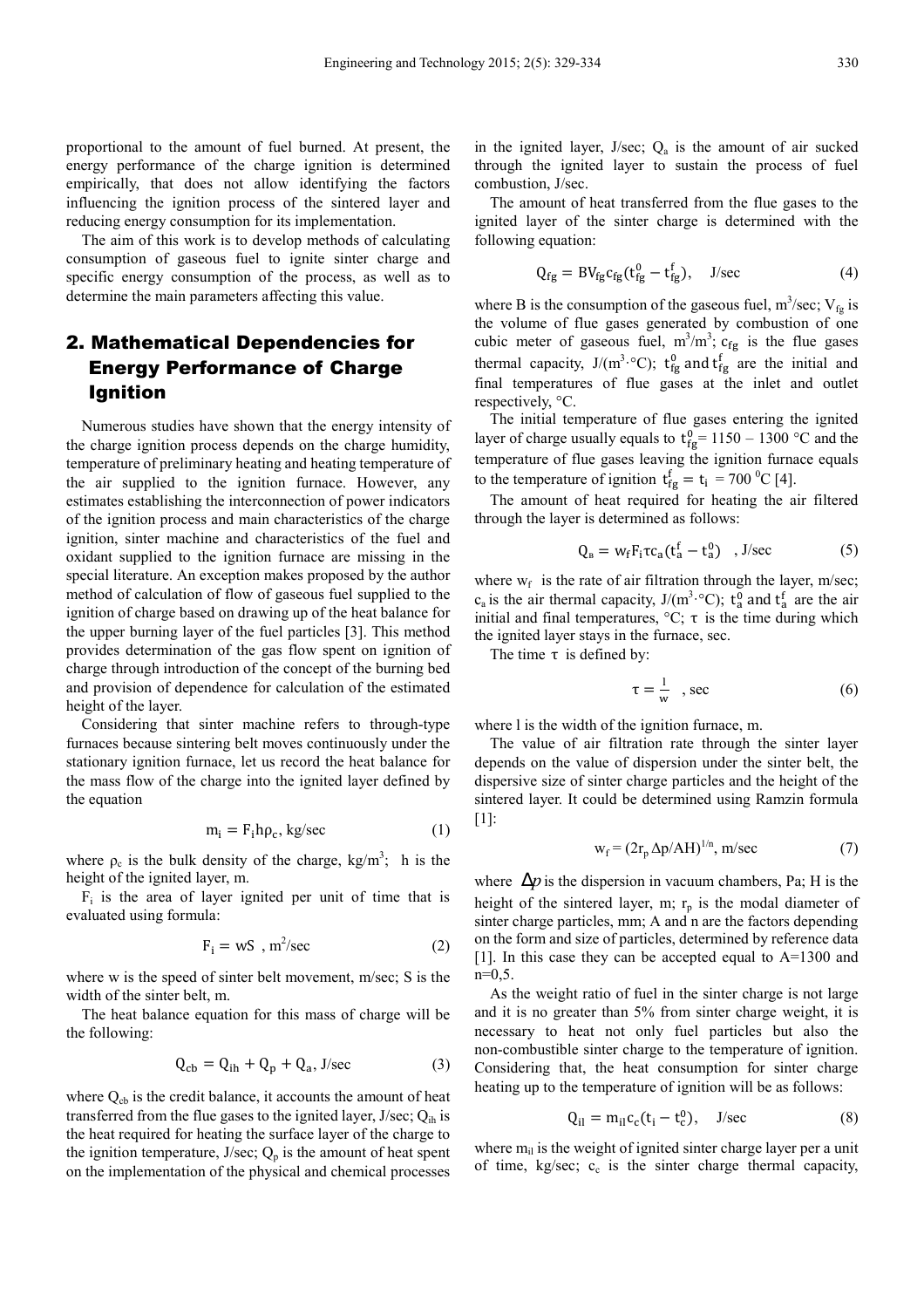$J/(kg \,^{\circ}C)$ ;  $t_c^0$  is the initial temperature of charge ( $^{\circ}C$ ).

When heating the surface layer of the sinter charge to the temperature of ignition, there is actually only one physical and chemical process in the ignited layer – moisture evaporation. The amount of heat necessary for moisture evaporation is determined with the following equation:

$$
Q_p = q_m m_{il} Q_e , \quad J/sec
$$
 (9)

where qm is the ratio of moisture in the sinter charge; Qe is the latent heat of evaporation, J/kg.

Let us determine the height of the ignited layer, making the following assumptions:

- there is only one surface layer of fuel particles in the ignited layer;
- all fuel particles are spherical and are of equal size;
- fuel particles are evenly distributed throughout the sinter charge layer.

Using the assumption of even distribution of particles in the layer, let us divide the sintered layer of the charge into elementary cubic volumes of  $\Delta V$ , each of them containing one fuel particle:

$$
\Delta V = \frac{V}{N} = \frac{FH}{N}, \text{m}^3
$$
 (10)

where V is the volume of sinter charge layer,  $m^3$ ; F and H are its area and height, respectively,  $m^2$  and m; N is the number of particles in the layer, psc.

Let us determine the number of fuel particles in the sinter charge layer as a correlation of weight of fuel in the layer to the weight of one fuel particle:

N = %& "' , pcs (11)

where  $M_f$  is the weight of fuel in the sinter charge, kg;  $m_p$  is

This formula sets the connection of fuel consumption to ignite sinter charge with the main parameters of the sinter machine, type of used fuel and physical characteristics of sintered charge. This formula correlates to the experimental data on increasing of fuel consumption at the increase of charge humidity, decrease of fuel consumption at the initial heating of charge and air supplied to the burners of the ignition furnace. It evidently shows that the consumption of the gaseous fuel increases not only as the moisture of sinter burden rises, but also as the size of fuel particles increases as well as the width of the sinter belt, the speed of its movement and the dispersion under it increase. Besides, this formula sets the relation of gaseous fuel consumption with the charge particle size describing that the consumption of gaseous fuel

$$
BV_{fg}c_{fg}(t_{fg}^i - t_{fg}^f) = m_{il}[c_c(t_i - t_c^0) + q_m Q_e] + w_f F_i \tau c_a(t_a^f - t_a^0)
$$
\n(17)

Resolving it with respect to "B", inputting the weight of the ignited layer into it, we will obtain the equation to calculate the consumption of gaseous fuel for the ignition furnace of the sinter machine.

$$
B = \frac{w \operatorname{Sp}_{\mathcal{C}}r_{f}[c_{\mathcal{C}}(t_{i}-t_{\mathcal{C}}^{0})+q_{m}Q_{e}]}{v_{fg}\operatorname{c}_{fg}(t_{fg}^{0}-t_{fg}^{f})} * \sqrt[3]{\frac{4\pi r_{f}\rho_{\mathcal{C}}}{3q_{f}\rho_{f}}} + \frac{w_{f}\operatorname{SL}_{a}(t_{a}^{f}-t_{a}^{0})}{v_{fg}\operatorname{c}_{fg}(t_{fg}^{0}-t_{fg}^{f})}, m^{3}/\operatorname{sec}
$$
(18)

decreases at increase of dispersed composition of the fuel.

Using (17) it is possible to determine other energy parameters of the process of charge ignition. The intensity of ignition, i.e. the amount of heat obtained from the unit of layer area per unit of time, is defined as:

$$
I = \frac{BV_{fg}c_{fg}(t_{fg}^i - t_{fg}^f)}{SI}, \, J/sec
$$
 (19)

According to obtained formula, the intensity of charge ignition at the sinter belt will be increasing at the increase of fuel consumption and decrease of the area of ignition.

The time of sinter ignition is supposed to determine [5] as a sum of time spent for the heating of fuel particles to the temperature of ignition  $(\tau_h)$  and time of burning of single fuel

the weight of one fuel particle, kg.

The weight of fuel in the sinter charge is determined using the equation:

$$
M_f = q_f \rho_c FH, kg \tag{12}
$$

where  $q_f$  is the share of fuel in the sinter charge.

The weight of a fuel particle is determined with the formula:

$$
m_p = \frac{4}{3} \pi r_f^3 \rho_f, kg \tag{13}
$$

where  $r_f$  is the fuel radius, m;  $\rho_f$  is the density of fuel particles, kg/m<sup>3</sup>.

Inputting  $(12)$  and  $(13)$  into  $(11)$ , we obtain a formula to determine the number of fuel particles in the layer:

$$
N = \frac{3q_f F H \rho_c}{4\pi r_f^3 \rho_f}, \text{ } \text{ } \text{ } \text{ } (14)
$$

Considering formula (14), the elementary volume of sinter charge containing only one fuel particle is determined as follows:

$$
\Delta V = \frac{4\pi r_f^3 \rho_c}{3q_f\rho_f} , m^3 \tag{15}
$$

Let us assume that the upper ignited layer of sinter charge consists of the layer of elementary volumes  $\Delta V$  with the height of h, then the height of the ignited layer is determined with the following equation:

$$
h = r_f^3 \sqrt{\frac{4\pi \rho_c}{3q_f \rho_f}}, \ m \tag{16}
$$

Now all the components of equation (3) are determined. Let us input formulae  $(4)$  and  $(5)$ ,  $(8)$  and  $(9)$  into this equation, then we will obtain: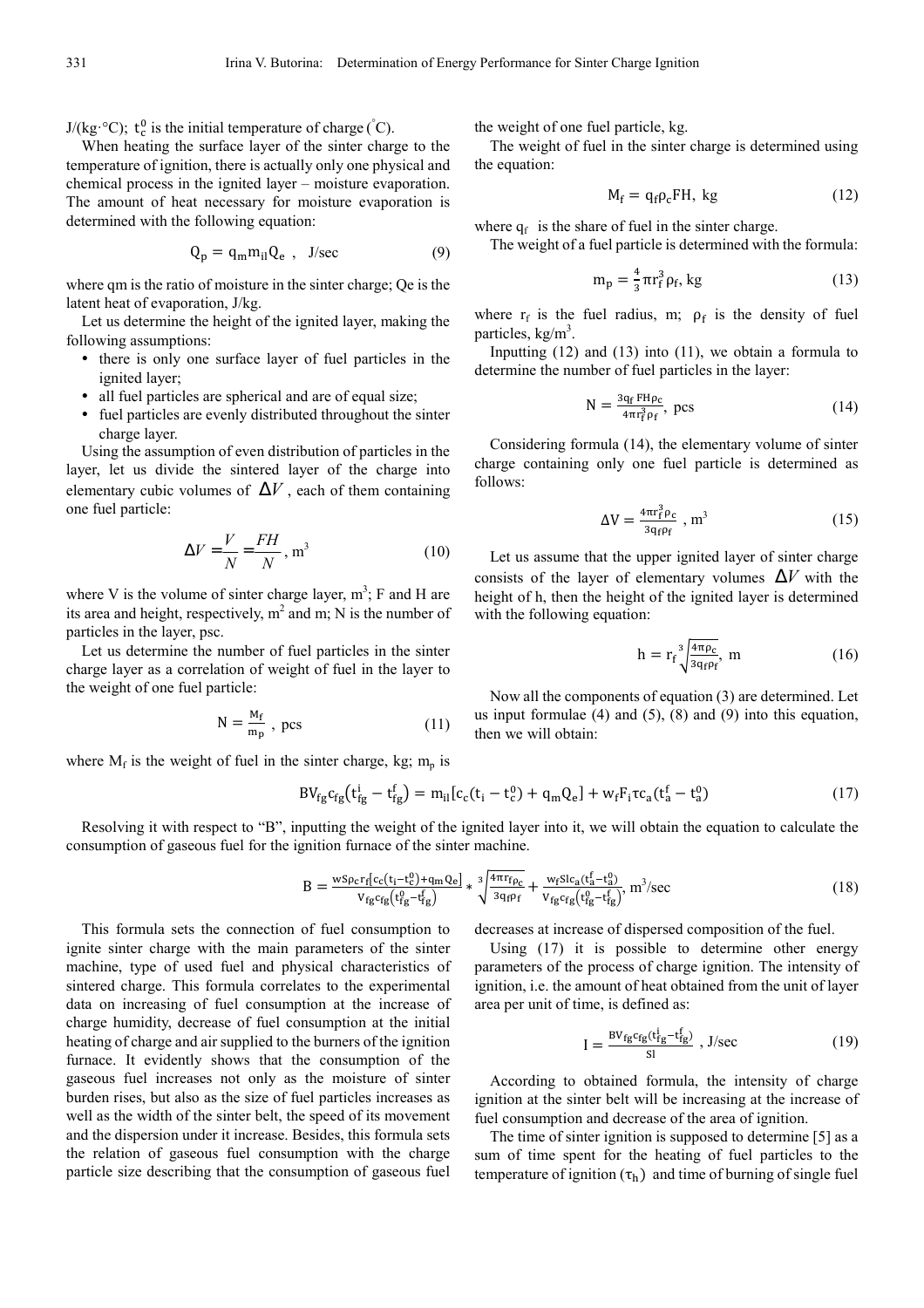particle  $(\tau_h)$ .

$$
\tau_f = \tau_h + \tau_b \text{ , sec} \tag{20}
$$

The time of layer heating to the temperature of ignition can be determined assuming that the amount of heat transferred with the intensity I during the time of ignition  $\tau_i$  will be spent for the heating of the upper ignited layer having an area of 1 m<sup>2</sup> till the temperature of ignition.

$$
I\tau_i = h\rho_c[c_c(t_i - t_c^0) + q_m Q_e]
$$
 (21)

Taking into account (19) the time of heating will be determined as

$$
\tau_h = \frac{\text{Slh}\rho_c[c_c(t_i - t_c^0) + q_m Q_e]}{\text{BV}_{fg}c_{fg}(t_{fg}^0 - t_{fg}^f)}, \text{sec} \tag{22}
$$

An obtained formula shows that the time of ignition decreases with the decrease of dispersed composition of the fuel, linear sizes of ignition furnace and increase of gaseous fuel consumption.

The time of fuel particle burning can be determined using formula [5]:

$$
\tau_b = \frac{q_f r_f \rho_f}{0.75 k_f C_{02}}, \text{sec} \tag{23}
$$

where  $CO<sub>2</sub>$  is the oxygen concentration in the zone of burning;  $k_f$  is the constant of rate of burning for the solid fuel;  $q_f$  is a share of carbon in the fuel.

From this formula, it follows that the rate of burning of fuel particles depends on the size of particles. The smaller the fuel particles, the less time of combustion is. Oxygen concentration in the combustion zone greatly influences the time of burning of particles. The flue gases from the furnace, in which the proportion of oxygen is not great, constantly wash the ignition zone. Accounting that to reduce the burning time it is necessary to ensure supply of fresh portions of the oxidant with high oxygen content into this area.

The formula for the calculation of such power parameter as the total amount of heat generated per unit area of the layer from an external heat source,  $(J/m<sup>2</sup>)$  can be defined as

$$
Q^I = I\tau_b \, , J/m^2 \tag{24}
$$

According to the formula the total amount of heat generated per unit area of the burning layer from an external source, which is herein ignition furnace, depends on all the factors that affect the intensity and time of ignition.

The specific amount of heat energy that is required for combusting the amount of sinter charge necessary for the production of one ton of sinter is determined with the following equation:

$$
q_f = \frac{BQ_l}{\alpha \rho_c wSH}, \, GJ/\tau \tag{25}
$$

where  $q_f$  is the specific heat input, GJ/t;  $Q_l$  is the lowest fuel combustion heat,  $MJ/m^3$ ;  $\alpha$  is the output factor of suitable agglomerate.

It follows from equation (25) that energy intensity of the

charge ignition depends on the flow of gaseous fuel to the ignition furnace and on the parameters of the layer: width, height and speed of its movement in the ignition furnace. An important factor is the output ratio of suitable agglomerate.

# 3. Numerical Study of Obtained Formulae

For numerical study of obtained calculated dependences, with their help we have calculated the energy performance for ignition of agglomerated layer. The calculation is made for the following range of input data: charge humidity is 7-12%, the share of fuel in the mixture is 3,6-6%, the initial temperature of the charge and air is 20°C, the coefficient of the output sinter  $\alpha = 0.61$ , the ignition temperature of the solid fuel is  $t_i =$ 700°C, the bulk density of the charge  $\rho_c = 1800 \text{ kg/m}^3$ , the density of fuel  $p_f = 1200 \text{ kg/m}^3$ , the value of density in the vacuum chambers is 6000-14000 Pa, the height of sintered layer is 0,15-0,4 m, the diameter of fuel particles is 0,0005-0,003 m, the speed of movement of sinter belt is  $w =$ 0,05 m/sec and the width of the ignition furnace is 500 mm.

Figure 1 demonstrates the dependence of specific heat spent for sinter charge ignition on the size of fuel particles, intended for the heights of sinter charge layer Н=150 mm and Н=400 mm. It is known from literature data [2,6] that the value of specific energy consumption of sinter layer varies in the range from 0,068 to 0,2 GJ. The graph presented in Figure 1 demonstrates that calculated data are well coordinated with experimental data, that indicates the adequacy of the calculated dependencies obtained and the possibility of using the formula (25) for calculating the consumption of gaseous fuel to the ignition furnace and formula (18) for determining the specific fuel consumption for these purposes. The calculation of the intensity of the ignition of sinter charge have also showed good agreement between calculated and experimental data. As stated in [4] in the enterprises of the Russian Federation, the intensity of the heat supply for the ignition charge is  $I=33-42$  MJ/m<sup>2</sup>min. According to the calculated data, it varies between  $I=17-65 \text{ MJ/m}^2$ min. Estimated time of heating the layer to the ignition temperature, calculated by the formula (22), ranges  $\tau_h$  = 7-8 sec, i.e. according to the formula (6) it is almost equal to the time of stay of the burning layer in the ignition furnace  $\tau = 10$  sec. Estimated time of burning of fuel particles defined by equation (23) is  $\tau_b = 67-194$  sec. It gives us a reason to believe that to take into account the time of the particle burning in the calculation of the time of ignition is incorrect, since the layer does not stay under the ignition furnace for a long time. Just considering the time of burning of particles the time of ignition may reach 1,5-1,8 minutes as specified in [4]. However, in this period, the burned layer stays outside ignition furnace and an external supply of heat into it will not be implemented. Thus, the ignition time of layer can be determined by formula (23), and it should be used to adjust the width of the ignition furnace. With this in mind, the estimated total amount of heat supplied to the ignited layer from an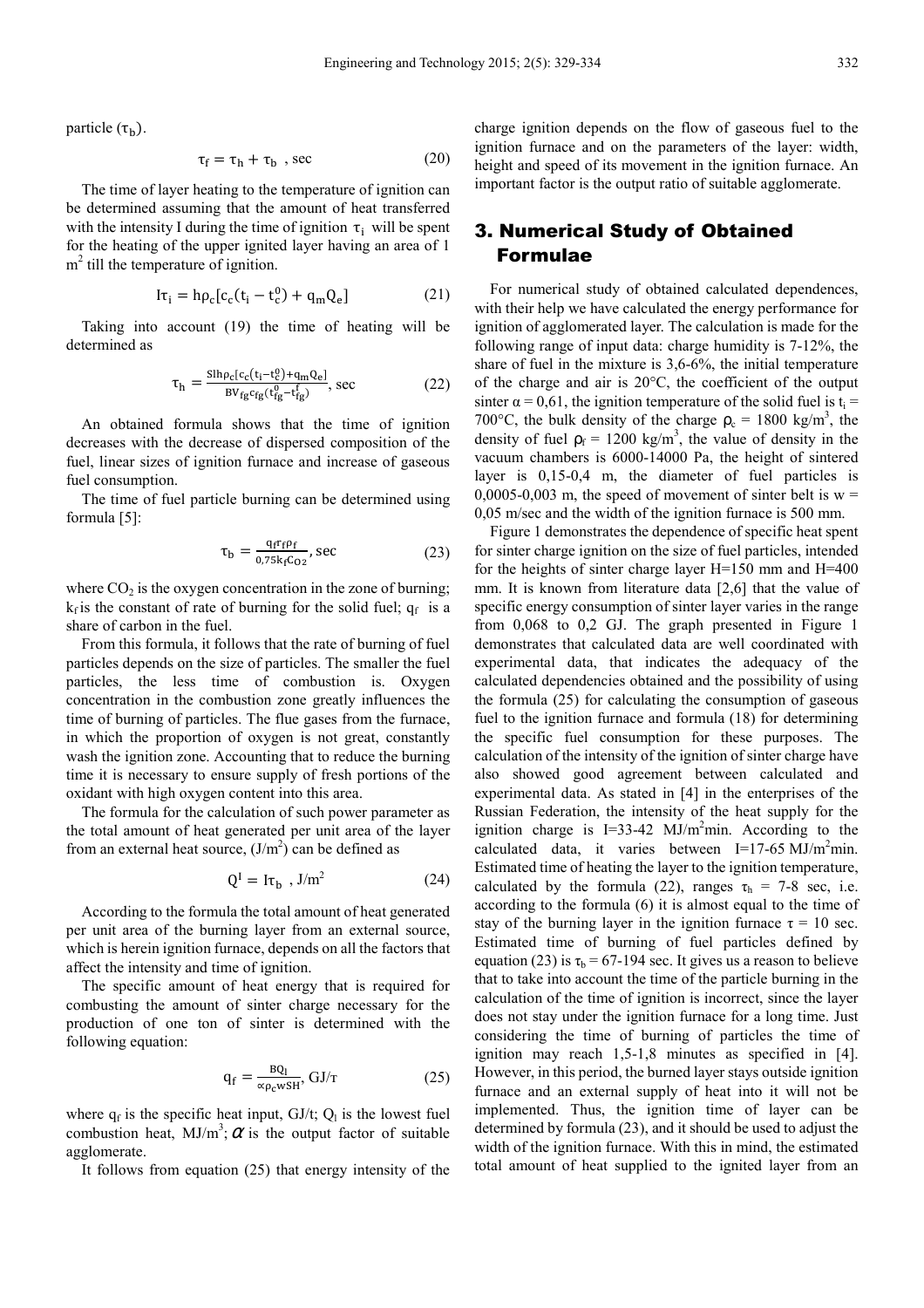

external source, i.e. ignition furnace, is in the settlement within  $O^I = 45$  MJ/m<sup>2</sup>.

*Figure 1. Dependence of energy consumption for charge ignition on fuel particles' size.* 

Furthermore, the dependence obtained enables us to determine the causes of gaseous fuel overconsumption in sinter production in CIS countries. First of all, these facilities commonly practice sintering of lower layers of charge (280 mm), that increases the specific energy consumption for its ignition in comparison with the layer of the height of 400 mm. Fuel consumption could also be influenced with failure to meet the requirements to moisture content in sinter charge and to the size of fuel particles. In CIS sinter plants, many of which working on fine-grained concentrate of Krivoy Rog ore, the consumption of water for wetting the surface of the particles prior to pelletizing, due to the large specific surface area, will be greater than when wetting coarser concentrates. In this connection, sintering plants, in particular in Ukraine, often work with moisture of sinter charge equaled to 12%, taking into account that the standard moisture contentment is 7% that significantly increases the consumption of gas for ignition furnace [2]. According to the calculations carried out according to the equation (25) with increasing moisture content of the charge in this range the energy intensity of the ignition process is increased by 8 to 10%.

The resulting equations for calculating the energy performance of ignition of sinter layer show that particle size distribution of sinter charge has a significant impact on energy consumption of the ignition process. The finer the fuel, so they are lower. According to the existing guidelines, the size of fuel particles in sinter charge should be at the level from 0,5 to 3 mm, that lets to avoid emitting of fuel particles from the sintered layer, to decrease the fuel underburning and decrease CO emissions [7]. To provide reduction of fuel consumption by reducing the size of the fuel particles is possible by bedding the surface of sinter charge with dry fine fuel powder as the burning layer. This will eliminate the consumption of energy for evaporation and heating of the other components of the charge in the ignited layer.

Reducing the energy characteristics of the process of sinter charge ignition can be achieved by preheating of the charge with gases exhaust from the cooling zone of sinter [4,8 -10]. For this purpose, it is necessary to provide the recirculation of flue gas between cooling zone and sintering zone [4]. Most effectively, this process will be carried out at lower volume of sinter gases, by preventing uncontrolled air leaks to sinter gases. This can be achieved by covering the sinter belt [6]. This arrangement not only reduces energy consumption for the layer ignition, but also improves the other environmental performance of sintering process. Filtration of gas through a layer of charge reduces dust emission from sinter machine, allows to burn the CO contained in sinter gas, reduces its output and enables the use of a chemical heat generated in the oxidation of carbon monoxide.

Preheating of the air supplied to the burners of ignition furnace improves the energy characteristics of the ignition process of agglomerated layer. This process can be executed by supplying of the burner with the air heated by the exhaust gases from the sintering machines [11] and using the heat accumulated by refractory brickwork of the furnace having a special structure [12].

CIS sintering enterprises use natural gas in the ignition furnace. In the EU ignition furnaces are supplied with a mixture of coke oven and blast furnace gases [2,6]. Calculations show that the replacement of natural gas with coke and blast mixture triples the gas flow, but reduces the energy consumption for the charge ignition by 6%. The other energy parameters remain almost the same.

#### 4. Conclusions

- 1. The dependencies for determining the energy efficiency of the process of ignition of sinter charge such as flow of gaseous fuel, ignition time, intensity of ignition, the total amount of heat supplied to the layer from external sources and energy intensity of the process were obtained. These equations enable us to determine the energy characteristics of the charge ignition process depending on the basic parameters of the sintered charge, fuel combusted in furnace and design of sintering machine.
- 2. The comparison of the calculated data with published experimental data has shown the adequacy of the